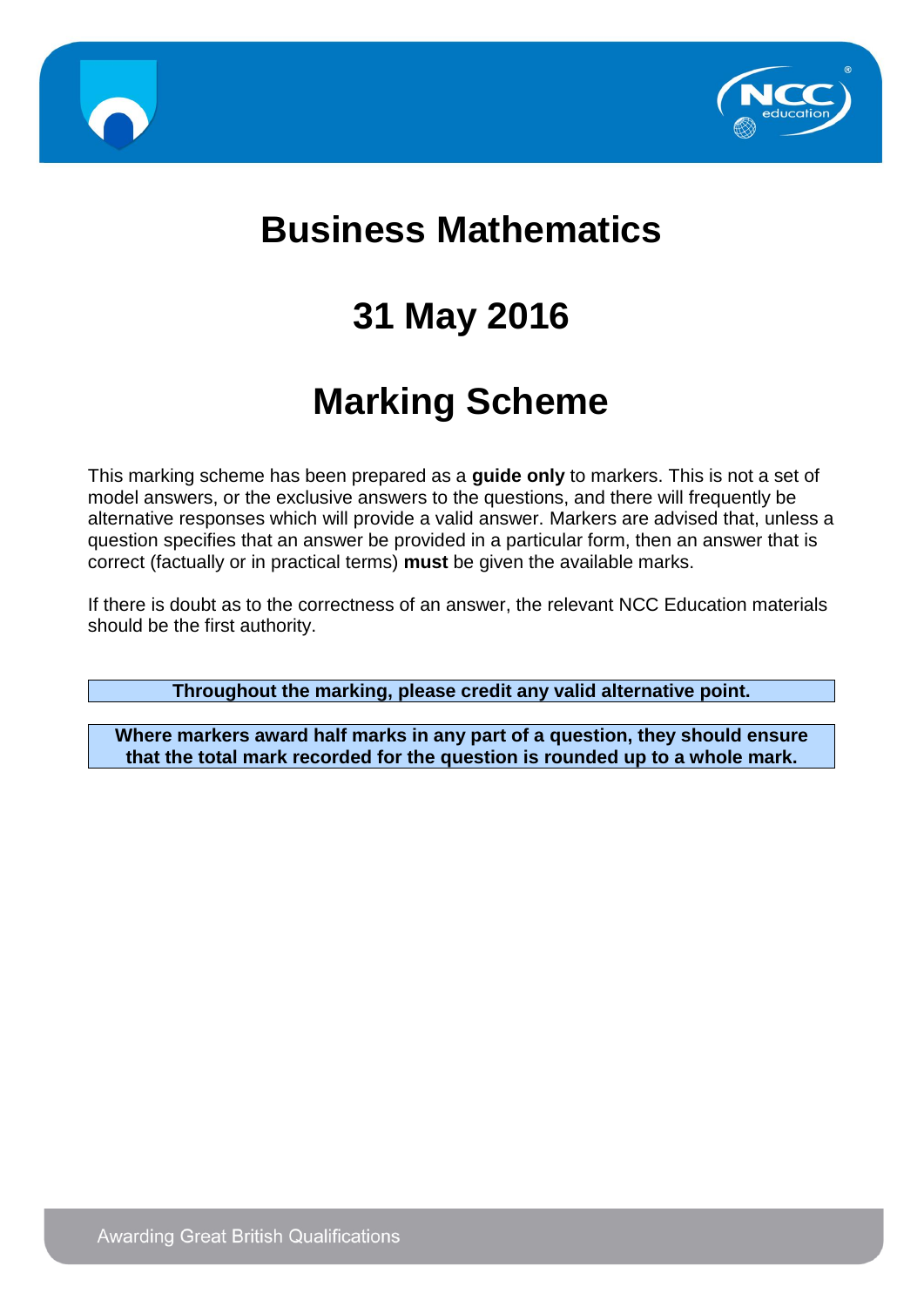# **1. Solution of quadratic equations**

$$
x = \frac{-b \pm \sqrt{b^2 - 4ac}}{2a}
$$

## **2. Measures of location**

*Population mean*

Ungrouped data:

$$
\mu = \frac{\sum x}{N}
$$

Ungrouped frequency table:

$$
\mu = \frac{\sum fx}{N} = \frac{\sum fx}{\sum f}
$$

Grouped frequency table:  $\Sigma$ fm  $\Sigma$ fm

$$
\mu = \frac{\sum f}{N} = \frac{\sum f}{\sum f}
$$

*Sample mean*

Ungrouped data:  $\bar{x} =$  $\sum x$  $\boldsymbol{n}$ 

Ungrouped frequency table:  $\bar{x} =$  $\sum fx$  $\boldsymbol{n}$ =  $\sum fx$ ∑f

Grouped frequency table:

$$
\bar{x} = \frac{\sum fm}{n} = \frac{\sum fm}{\sum f}
$$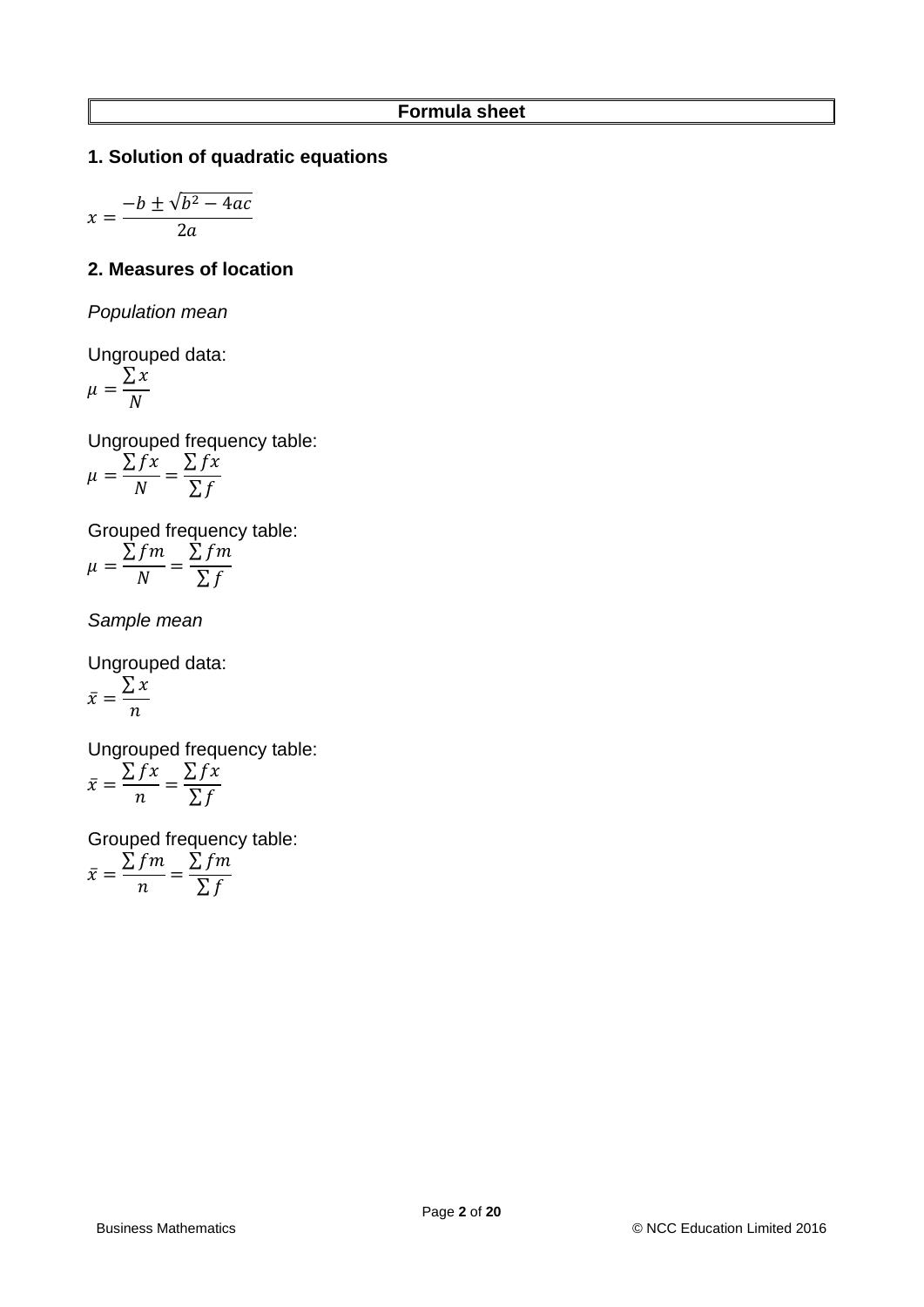## **3. Measures of dispersion**

*Population variance*

Ungrouped data:

$$
\sigma^2 = \frac{\sum (x - \mu)^2}{N}
$$

*Population standard deviation*

Ungrouped data:

$$
\sigma = \sqrt{\frac{1}{N} \left[ \sum (x - \mu)^2 \right]} = \sqrt{\frac{1}{N} \left[ \sum x^2 - \frac{(\sum x)^2}{N} \right]}
$$

Ungrouped frequency table:

$$
\sigma = \sqrt{\frac{1}{N} \left[ \sum f(x - \mu)^2 \right]} = \sqrt{\frac{1}{\sum f} \left[ \sum f x^2 - \frac{(\sum fx)^2}{\sum f} \right]}
$$

Grouped frequency table:

$$
\sigma = \sqrt{\frac{1}{N} \Big[ \sum f(m - \mu)^2 \Big]} = \sqrt{\frac{1}{(\sum f)} \Big[ \sum fm^2 - \frac{(\sum fm)^2}{\sum f} \Big]}
$$

*Sample variance*

Ungrouped data:  $s^2 = \frac{\sum (x - \bar{x})^2}{1}$  $n-1$ 

*Sample standard deviation*

Ungrouped data:

$$
s = \sqrt{\frac{1}{n-1} \Big[ \sum (x - \bar{x})^2 \Big] } = \sqrt{\frac{1}{n-1} \Big[ \sum x^2 - \frac{(\sum x)^2}{n} \Big]}
$$

Ungrouped frequency table:

$$
s = \sqrt{\frac{1}{n-1} \Big[ \sum f(x - \bar{x})^2 \Big]} = \sqrt{\frac{1}{(\sum f)^2 - 1} \Big[ \sum f(x^2 - \frac{(\sum fx)^2}{(\sum f)} \Big]}
$$

Grouped frequency table:

$$
s = \sqrt{\frac{1}{n-1} \left[ \sum f(m - \bar{x})^2 \right]} = \sqrt{\frac{1}{(\sum f)^2 - 1} \left[ \sum fm^2 - \frac{(\sum fm)^2}{\sum f} \right]}
$$

# **4***.* **Exponential forecasting**

 $F_{t+1} = F_t + \alpha (x_2 - F_t)$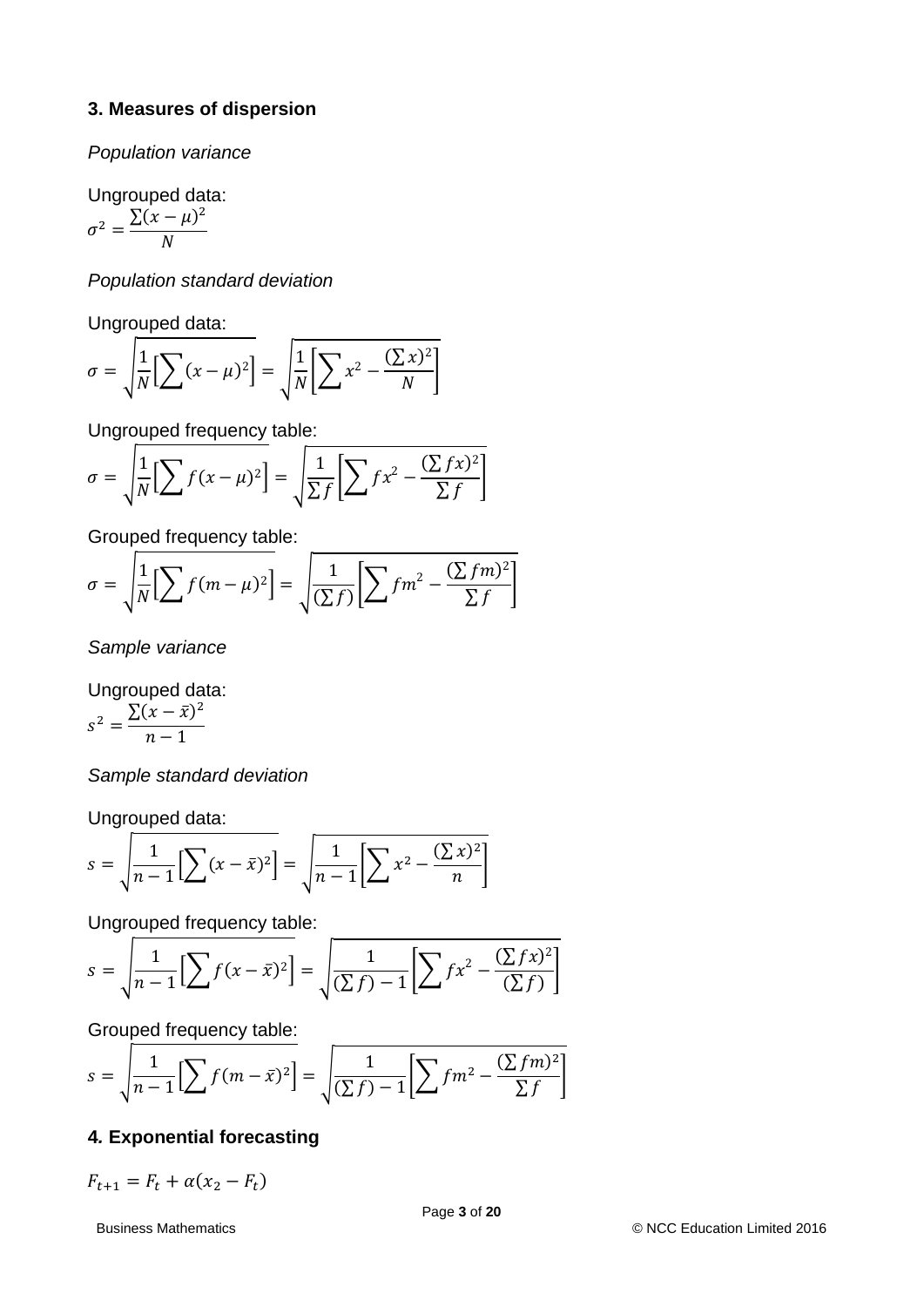# **Section A Answer ALL questions from this section**

|                                                                                                                       | <b>Marks</b> |
|-----------------------------------------------------------------------------------------------------------------------|--------------|
| <b>Question 1</b>                                                                                                     |              |
| Express 3204 in standard form.<br>$3.204 \times 10^{3}$                                                               | 1            |
| <b>Question 2</b>                                                                                                     |              |
| Calculate 7% of 485<br>$\frac{7}{100} \times 485 = 33.95$                                                             | 1            |
| <b>Question 3</b>                                                                                                     |              |
| Round 93452 to three significant figures.<br>93500                                                                    | 1            |
| <b>Question 4</b>                                                                                                     |              |
| Calculate:<br>$-3(2+6)$<br>$-24$                                                                                      | 1            |
| <b>Question 5</b>                                                                                                     |              |
| The number of passengers on a train is recorded. Is this data continuous or discrete?<br><b>Discrete</b>              | 1            |
| <b>Question 6</b>                                                                                                     |              |
| What fraction of a week is two days?<br>$rac{2}{7}$                                                                   | 1            |
| <b>Question 7</b>                                                                                                     |              |
| Expand:<br>$7x(2x-3)$<br>$14x^2 - 21x$                                                                                | 1            |
| <b>Question 8</b>                                                                                                     |              |
| The probability that it will rain on Wednesday is 0.7. What is the probability that it will<br>not rain on Wednesday? | 1            |

 $\overline{P(no rain on Wednesday)} = 1 - 0.7 = 0.3$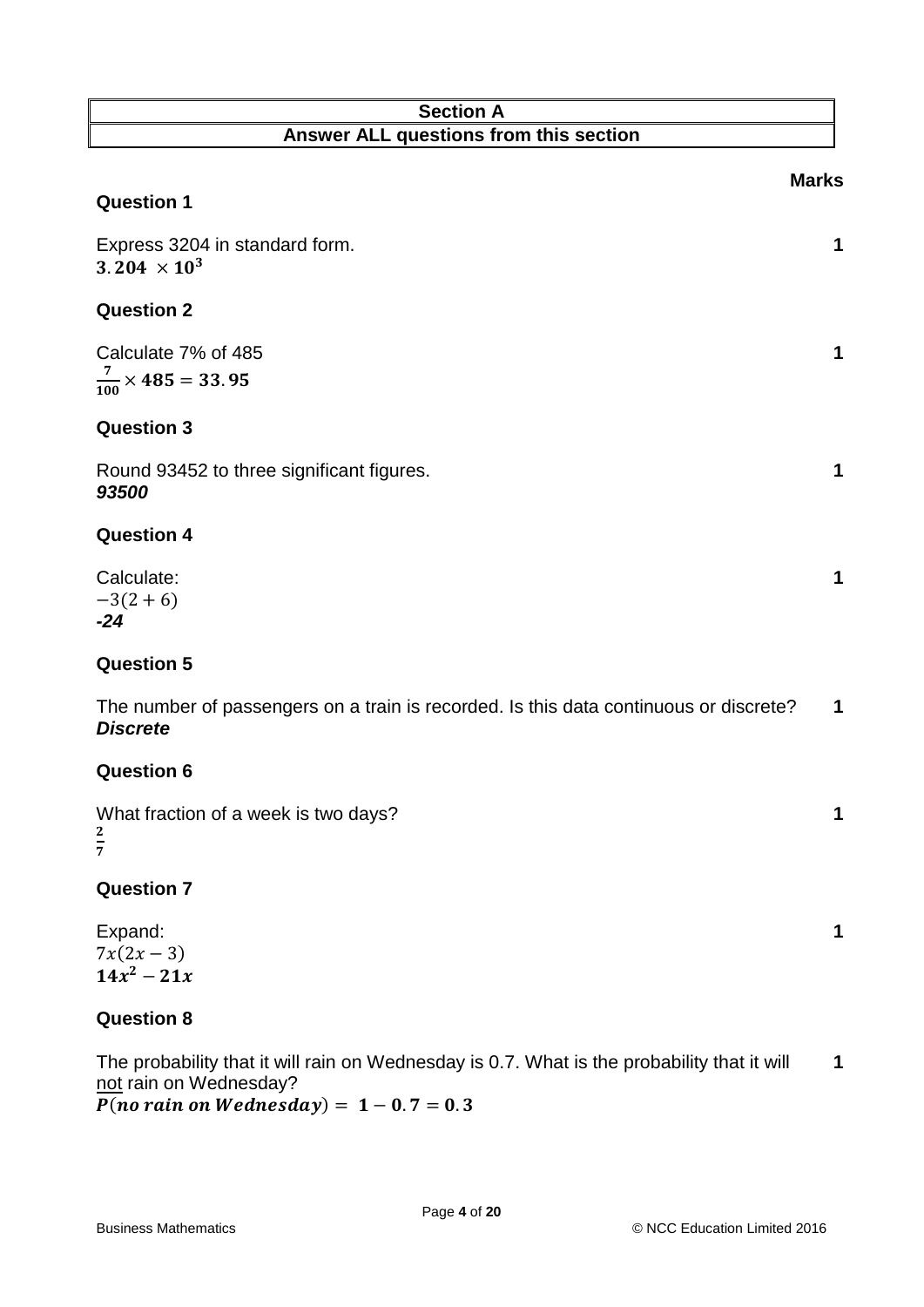Simplify:  $m^4 \times m^3 \times m^{-1}$  $m<sup>6</sup>$ 

## **Question 10**

Find: 2  $\frac{2}{5} + \frac{1}{4}$  $\begin{array}{cc} 5 & 4 \ 2 & 1 \end{array}$  $\frac{2}{5} + \frac{1}{4}$  $\frac{1}{4} = \frac{8}{20}$  $\frac{8}{20} + \frac{5}{20}$  $\frac{5}{20} = \frac{13}{20}$ 20

# **Question 11**

Calculate the first three 4-point moving averages for the following data: 23 37 29 24 31 39

 $(23 + 37 + 29 + 24) \div 4 = 28.25$  (1 mark)  $(37 + 29 + 24 + 31) \div 4 = 30.25$  (1 mark)  $(29 + 24 + 31 + 39) \div 4 = 30.75$  (1 mark)

# **Question 12**

A savings account offers interest at a rate of 3.5% compounded annually. If Richard opens an account with \$100 and leaves it for 9 years, how much will he have at the end of 9 years? Give your answer to the nearest dollar (\$). **3**

## *The multiplier for an increase of 3.5% is 1.035 (1 mark for use of correct multiplier)*

*So,*

 $$100 \times 1.035^{9} = $136$  (to the nearest pound) (1 mark for working, 1 mark for *correct answer, rounded correctly) (Total 3 marks)*

# **Question 13**

Solve the following equation:  $4(x + 3) = 8x - 8$  $4(x + 3) = 8x - 8$  $x + 3 = 2x - 2$  $x + 5 = 2x$  (2 marks for workings)  $x = 5$  (1 mark for correct answer)

**1**

**1**

**3**

**3**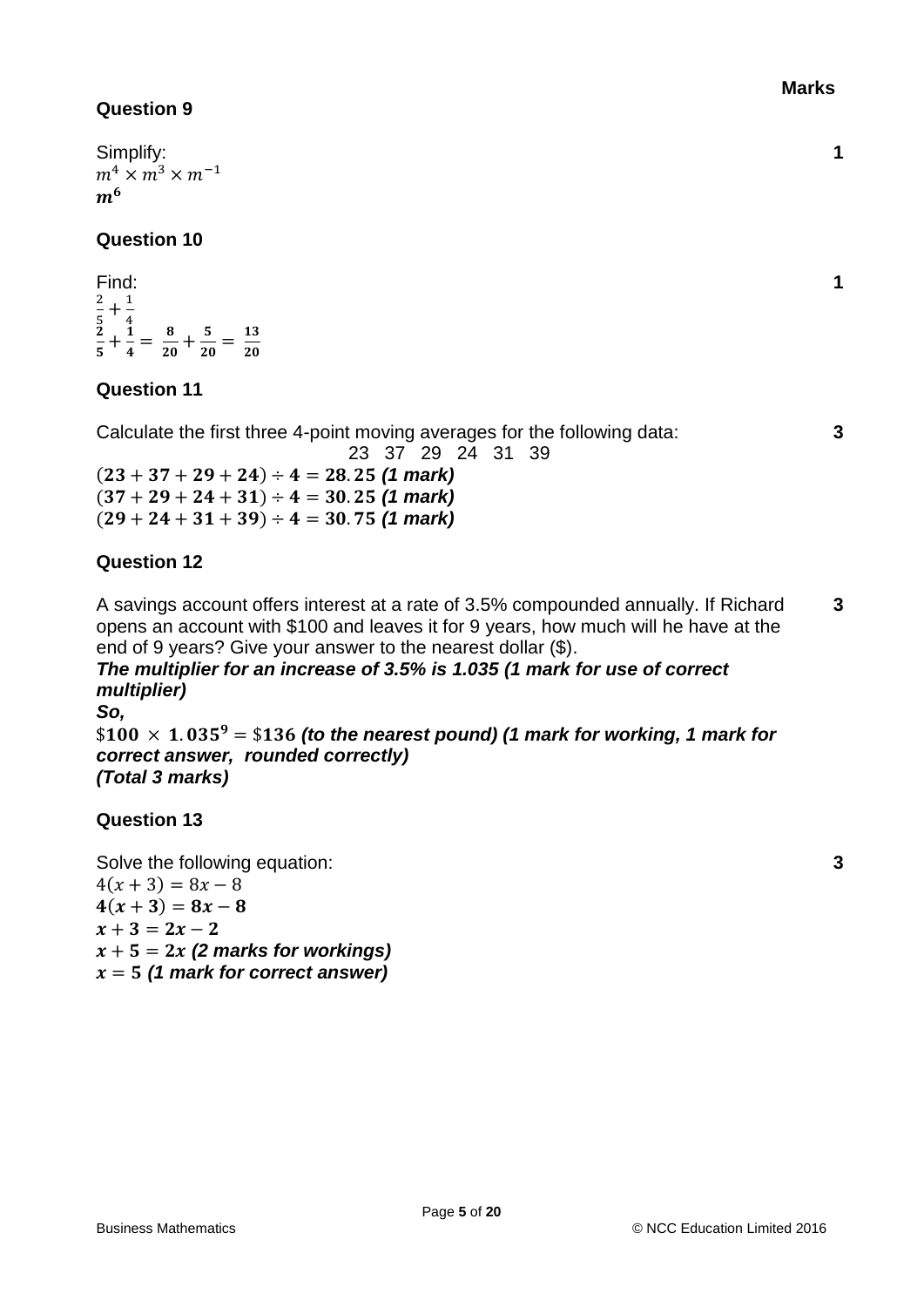Calculate the mean, median and mode of the following data set: 11 11 13 14 14 14 15 15 19 19 20 21 *Mean:*  $\frac{186}{12}$  = 15.5 (1 mark)

*Median value:*  $\frac{6th \text{ and } 7th \text{ value}}{2} = \frac{14+15}{2}$  $\frac{+15}{2}$  = 14.5 (1 mark)

*Mode: 14 (1 mark)*

### **Question 15**

Solve these simultaneous equations algebraically.

$$
3x - 2y = 12
$$
  

$$
x + 4y = 18
$$

*Multiply the first equation by 2:*

*Add the second equation:*

$$
6x-4y=24
$$
  

$$
\underline{x+4y=18}
$$
  

$$
7x=42
$$

 $6x - 4y = 24$ 

*So***,**  = *(1 mark for working, 1 mark for value of . Please note workings may vary between candidates but credit should be given for any valid workings.) Substitute value of x into*  $x + 4y = 18$ *:* 

$$
x + 4y = 186 + 4y = 184y = 12y = 3
$$

*So*  $y = 3$  (1 mark) *(Total 3 marks)*

**3**

**3**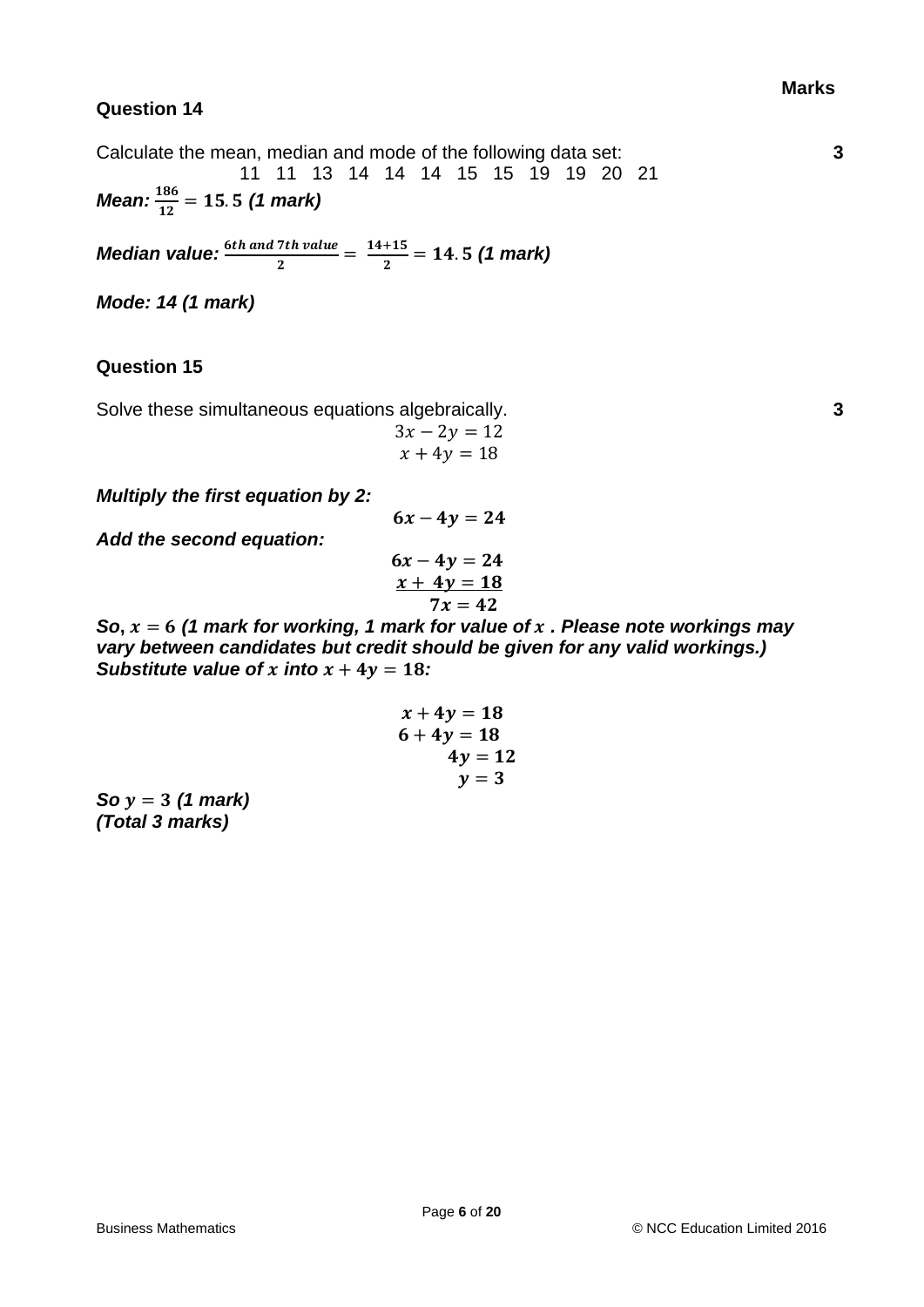**3**

# **Question 16**

Find:

|  | {  | 2 |
|--|----|---|
|  | 5. |   |

1  $\frac{1}{2} \div \frac{2}{5}$  $\frac{2}{5} = \frac{1}{2}$  $\frac{1}{2} \times \frac{5}{2}$  $\frac{5}{2} = \frac{5}{4}$ *(1 mark)*

2  $\frac{2}{3} \times \frac{3}{4}$  $\frac{3}{4} = \frac{6}{12}$  $\frac{6}{12}$  (1 mark) 5  $\frac{5}{4} - \frac{6}{12}$  $\frac{6}{12}=\frac{15}{12}$  $\frac{15}{12}-\frac{6}{12}$  $\frac{6}{12} = \frac{9}{12}$  $\frac{9}{12}=\frac{3}{4}$ *(1 mark)*

*Accept fraction simplified or not.*

*(Total 3 marks)*

# **Question 17**

A box contains 36 pens. ¼ of the pens are blue and the rest are black. 24 of the pens have lids. If one pen is selected at random from the box, what is the probability that it will be black and have a lid? **3**

 $P(black) = \frac{3}{4}$ 4  $P(lid) = \frac{24}{36}$  $\frac{24}{36} = \frac{2}{3}$ 3 P(black and lid) =  $\frac{3}{4}$  $\frac{3}{4} \times \frac{2}{3}$  $\frac{2}{3} = \frac{6}{12}$  $\frac{6}{12} = \frac{1}{2}$  $\mathbf{z}$ *Award up to 2 marks for working (1 mark if partially correct) and 1 mark for correct answer simplified or not.*

## **Question 18**

The price of a train ticket increases by 15% The new price of a train ticket is £7.59 What was the price of the train ticket before the increase? Amount before increase = 100% of original amount. Amount after increase = 115% of original amount.

Amount before increase  $=$   $\frac{\varepsilon7.59}{1.15}$   $=$   $\varepsilon6.60$ 

*Award up to 2 marks for working (1 mark if partially correct) and 1 mark for correct answer simplified or not.*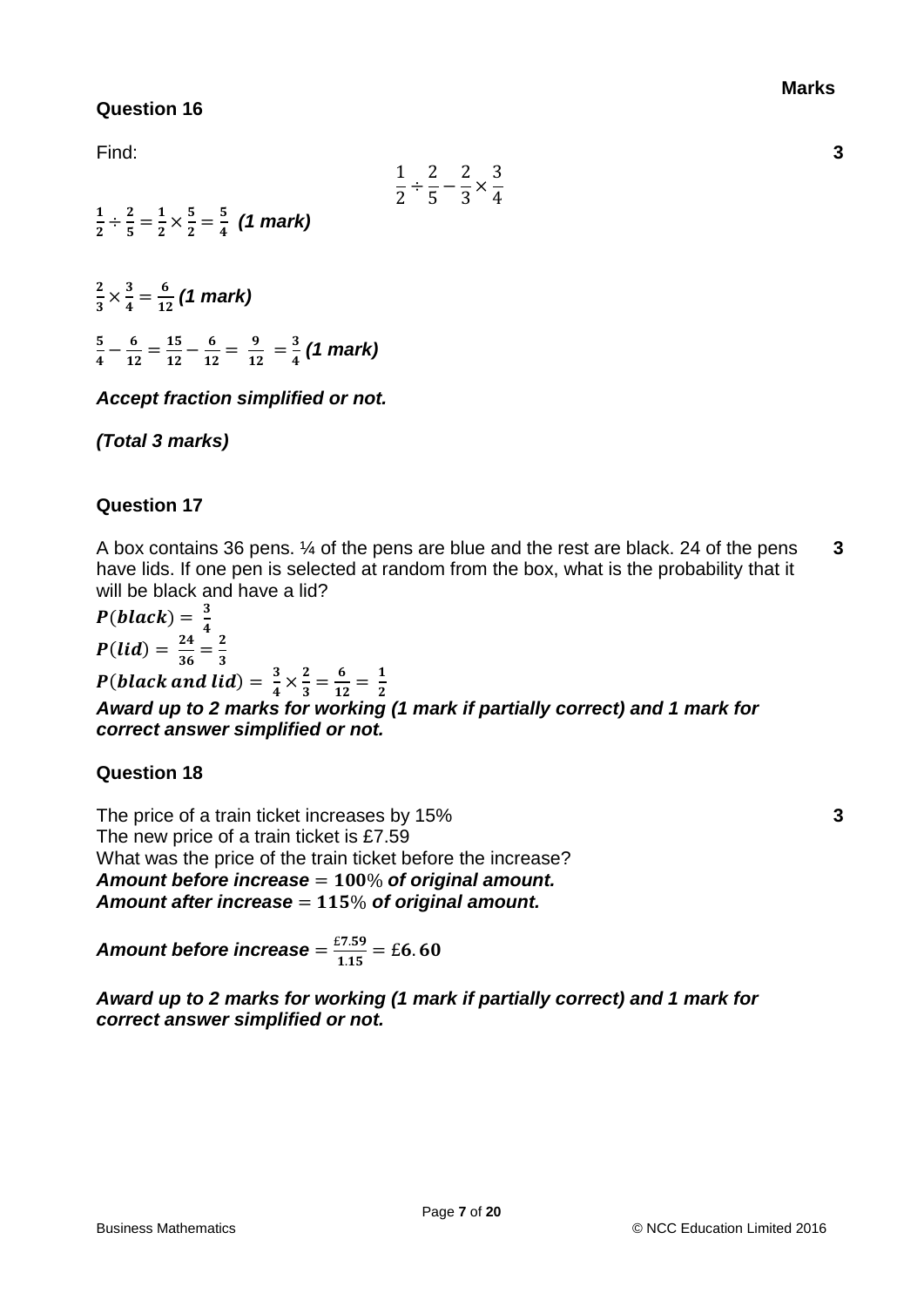Find the equation of the line perpendicular to the line  $y = 2x + 3$  that passes through the point (4, 7) **3**

*The gradient*  $=-\frac{1}{2}$  *(1 mark) Using point (4, 7),*  $7 = -\frac{1}{3}$  $\frac{1}{2}(4) + c$ *So c* = 9 (1 mark)

*Hence*  $y = -\frac{1}{3}$  $\frac{1}{2}x + 9$  (1 mark) *(Total 3 marks)*

# **Question 20**

Divide 240 into the ratio 3:2:1 **3** 240  $\frac{40}{6}$   $\times$  3 = 120 (1 mark)

240  $\frac{40}{6}$   $\times$  2 = 80 (1 mark)

240  $\frac{40}{6} \times 1 = 40$  (1 mark)

**Total 40 Marks**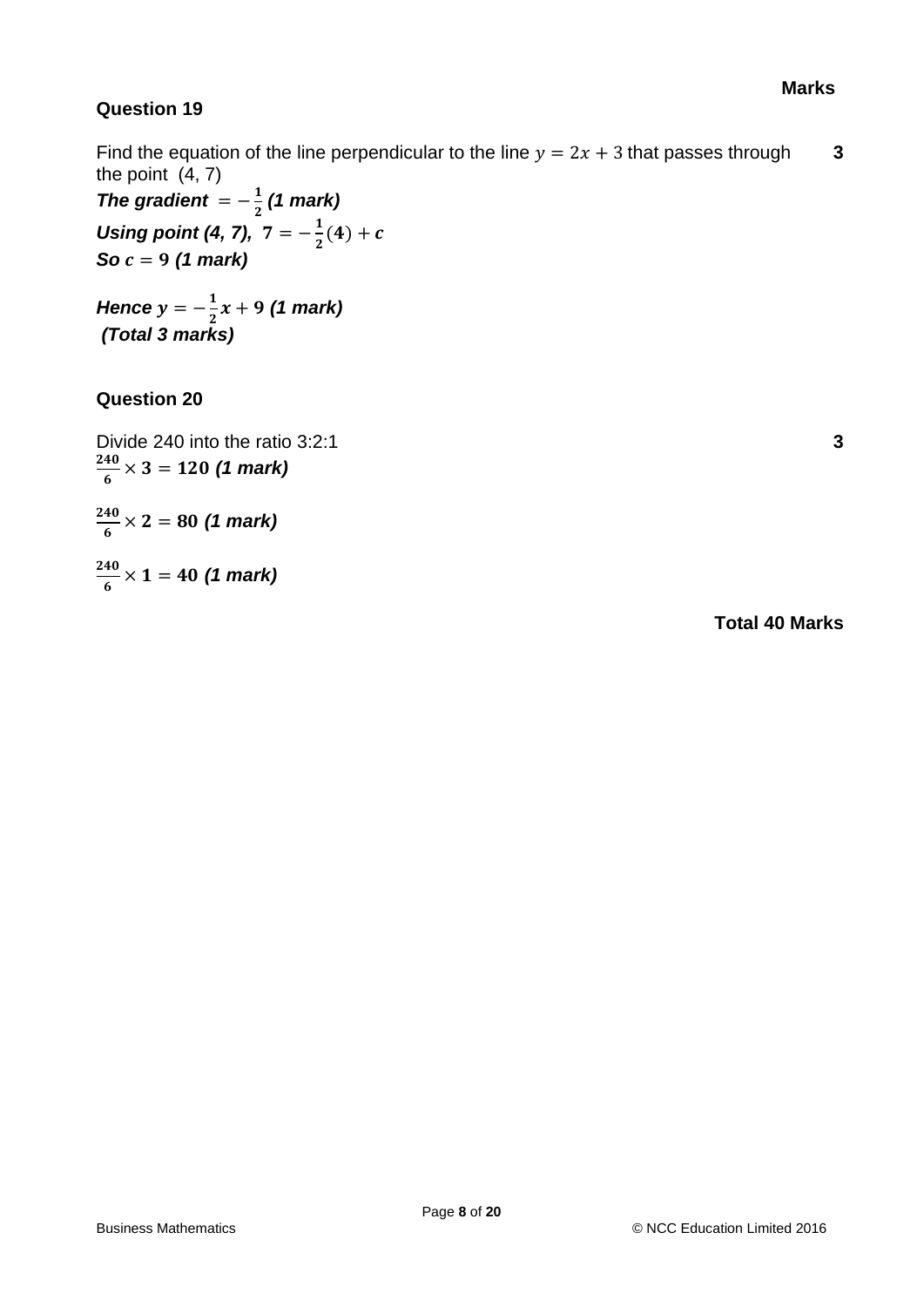## **Section B Answer any THREE (3) questions from this section**

### **Question 21**

- **a)** There are 16 female students and 12 male students in a science class. What is the ratio of females to males? Write your answer in its simplest form. **1** *16:12 = 4:3*
- **b)** A recipe for 20 biscuits requires 200g of flour. How much flour would you need to make 36 biscuits? **2** *20 biscuits require 200g of flour. So 36 biscuits require:*  $200g$  $\frac{1}{200}$   $\times$  36 = 360g (1 mark for using correct fraction, 1 mark for correct *amount of flour.)*
- **c)** A bakery sells three varieties of biscuits: lemon, raisin and chocolate. On a particular day the bakery sells 72 biscuits in the ratio 1:2:5
	- i) What fraction of total sales are the chocolate biscuits? **1** 5  $\overline{8}$
	- ii) How many chocolate biscuits were sold? **1** 5  $\frac{3}{8} \times 72 = 45$
	- iii) If the bakery makes 25p profit on each raisin biscuit sold, how much profit did the bakery make on the raisin biscuits? **3** *The number of raisin biscuits sold is:*  $\mathbf{z}$  $\times$  72 = 18 (1 mark for using correct fraction, 1 mark for correct

8 *number of biscuits sold)*

*So, the profit made on the raisin biscuits is:*  $18 \times 25p = 450p$  $=$  £4.50 (1 mark) *(Total 3 marks)*

iv) The next day, the three types of biscuit are sold in the same ratio, i.e. 1:2:5 but on this particular day, 22 raisin biscuits are sold. How many biscuits are sold altogether? **2**

 $22=\frac{2}{5}$  $\frac{2}{8}$  of total number of biscuits sold  $\textsf{So,} \frac{8}{2} \times 22 = 88 \textit{biscuits}$  were sold. *(1 mark workings, 1 mark correct answer)* **Marks**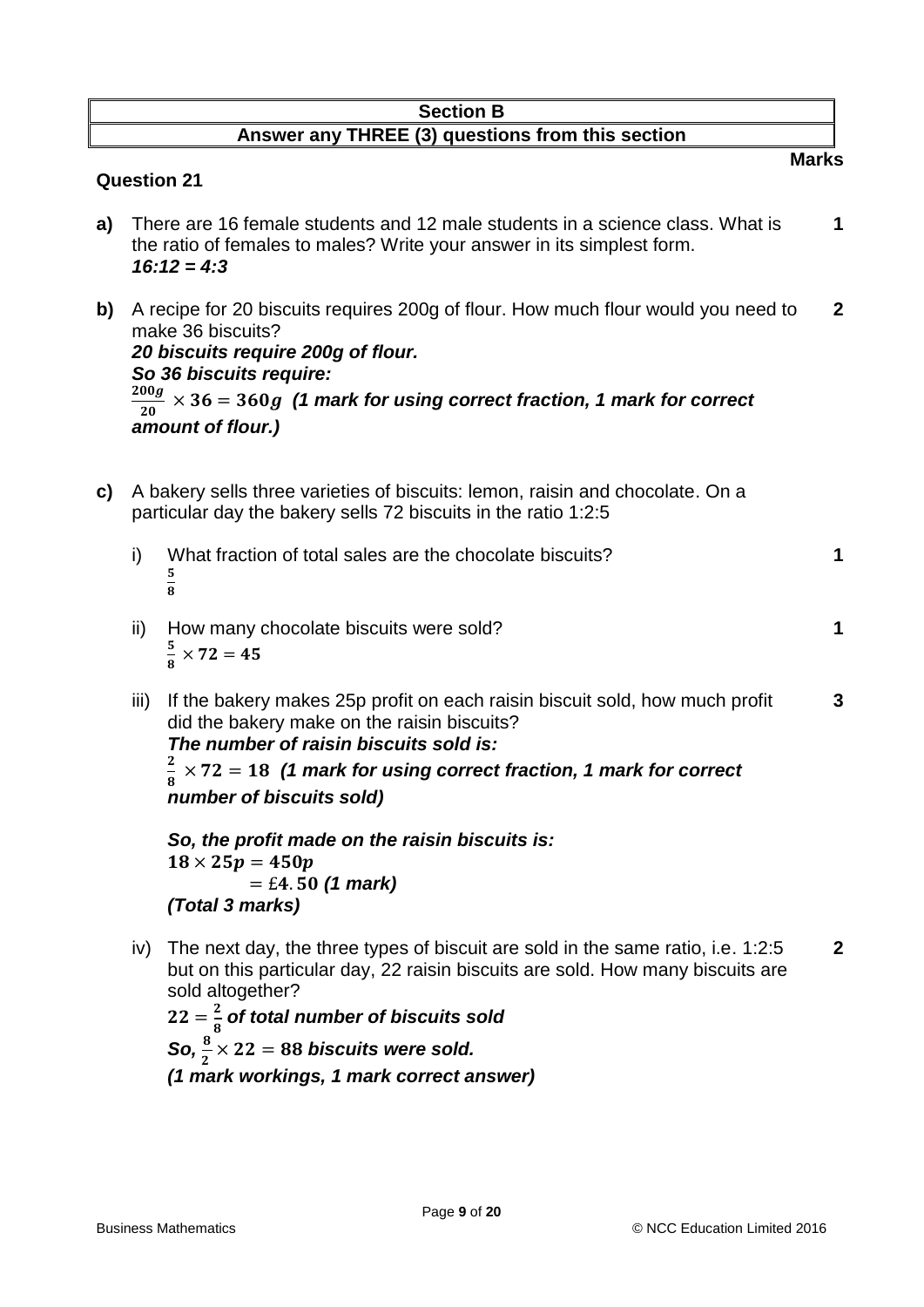**7**

**d)** A survey recorded the time a group of students spent watching television one evening. Complete the table below and use this information to draw a histogram of the data.

| Time t (minutes)  | Frequency | <b>Frequency density</b> |
|-------------------|-----------|--------------------------|
| $0 \le t < 20$    | 25        |                          |
| $20 \le t < 45$   | 45        |                          |
| $45 \le t < 75$   | 75        |                          |
| $75 \le t < 120$  | 54        |                          |
| $120 \le t < 150$ | 15        |                          |
| $150 \le t < 200$ |           |                          |

| Time t (minutes)  | <b>Frequency</b> | <b>Frequency density</b> |
|-------------------|------------------|--------------------------|
| $0 \le t < 20$    | 25               | 1.25                     |
| $20 \le t < 45$   | 45               | 1.8                      |
| $45 \le t < 75$   | 75               | 2.5                      |
| $75 \le t < 120$  | 54               | 1.2                      |
| $120 \le t < 150$ | 15               | 0.5                      |
| $150 \le t < 200$ |                  |                          |

*(3 marks for correct frequency densities. Deduct 0.5 marks per error.)*





**Time (minutes)** 

*Axis drawn correctly (1 mark) Bars drawn correctly – widths and heights (2 marks) No gaps between bars (1 mark)*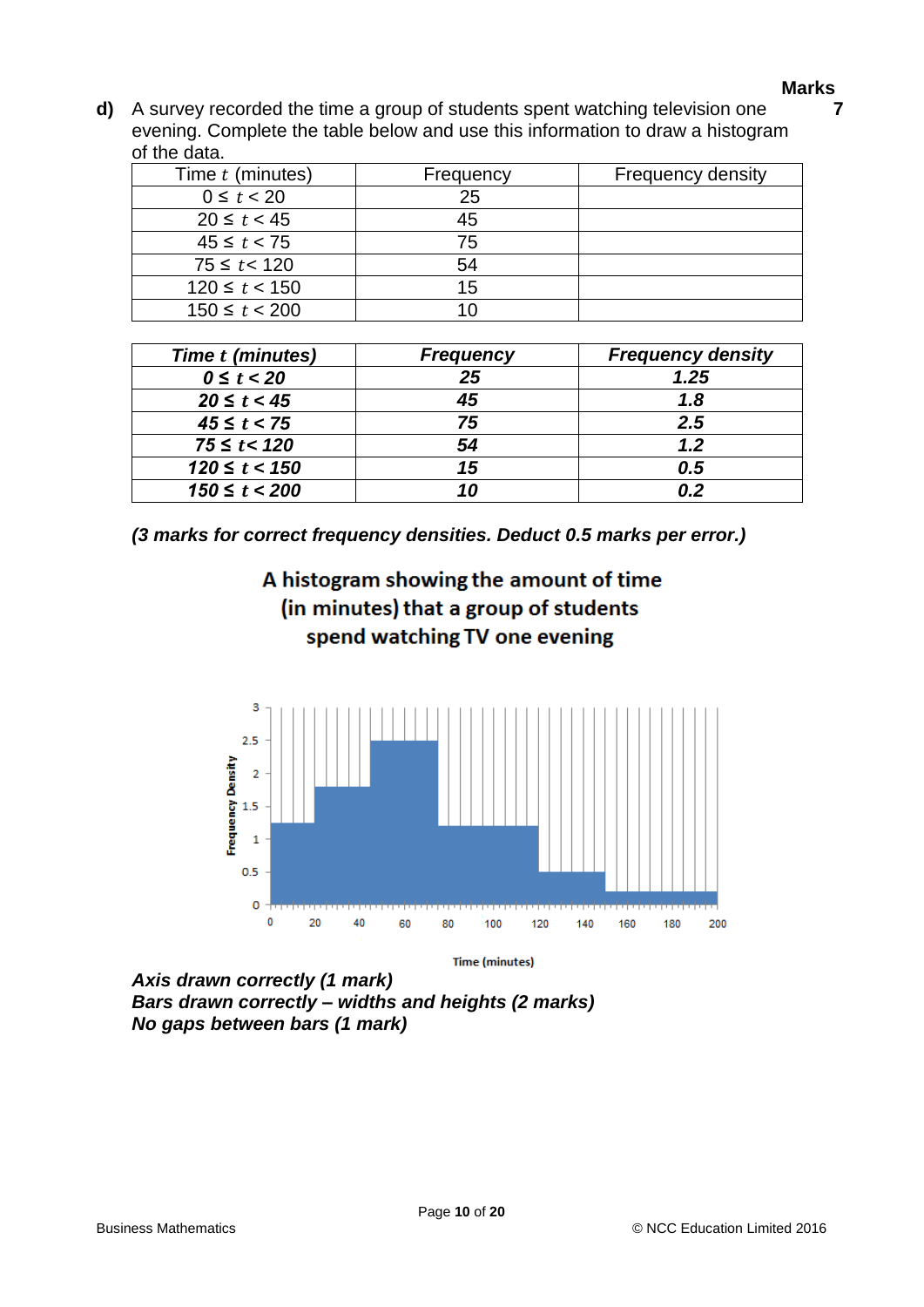**e)** A survey of 90 people asked which supermarket they preferred. The results are shown in the table below: **3**

| Supermarket      |    |          |  |
|------------------|----|----------|--|
| <b>Frequency</b> | -- | ~-<br>J. |  |

A pie chart of the data is drawn to illustrate the results. Calculate the angle of the sector for Supermarket A, Supermarket C and Supermarket D.

 $Supermarket A:  $\frac{14}{90} \times 360^{\circ} = 56^{\circ}$  (1mark)$ 

 $\textsf{Supermarket C: } \frac{10}{90} \times 360^{\circ} = 40^{\circ} \text{ (1mark)}$ 

 $Supermarket D:  $\frac{37}{90} \times 360^{\circ} = 148^{\circ}$  (1mark)$ 

**Total 20 Marks**

**Marks**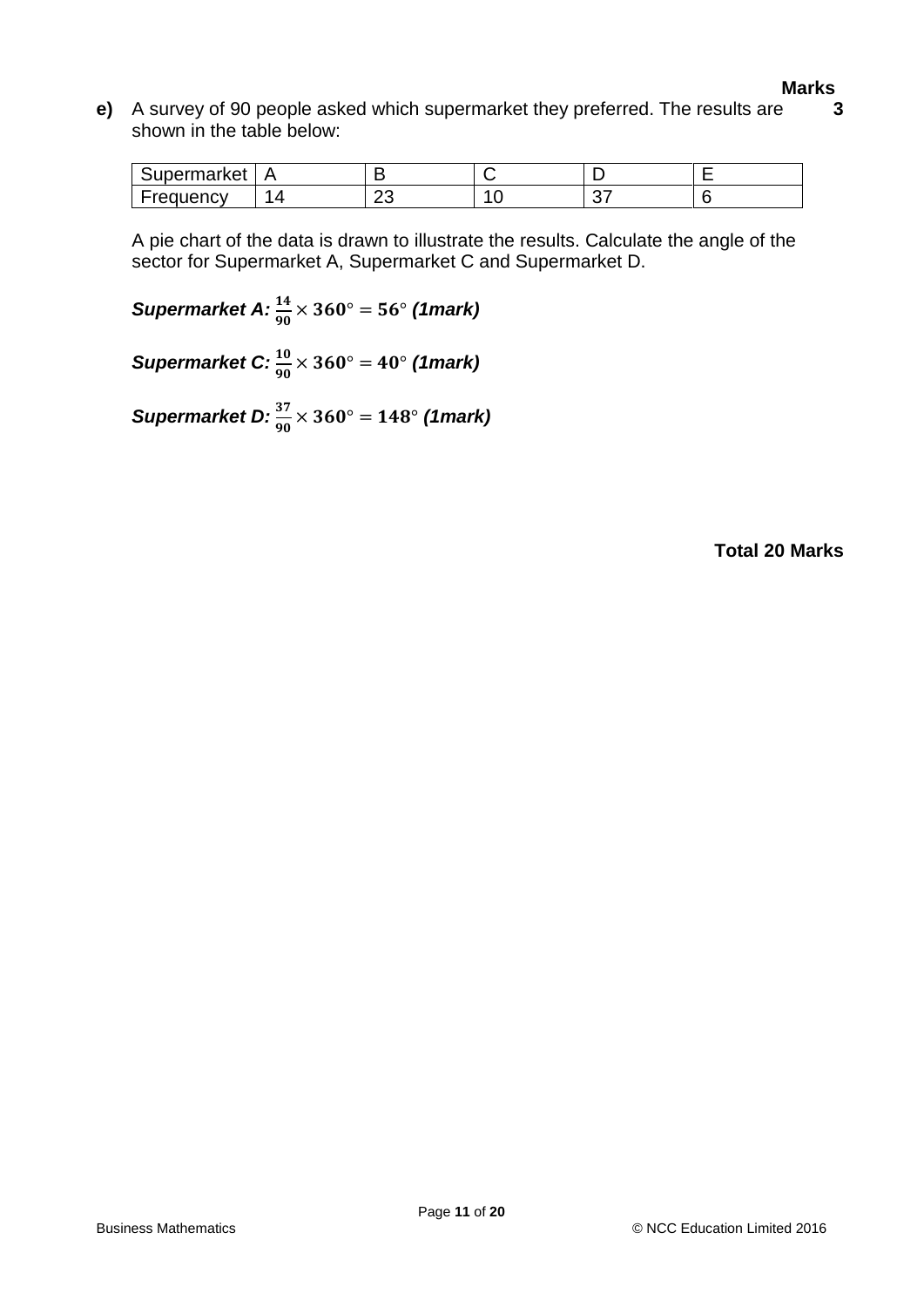- **a)** Ibrahim, Ingrid, Sarah and John apply for two job vacancies. Two people are selected.
	- i) List all the possible pairs selected. **3** *Ibrahim, Ingrid Ibrahim, Sarah Ibrahim, John Ingrid, Sarah Ingrid, John Sarah, John*

*Award ½ mark for each correct pair.*

- ii) What is the probability that both of them will have the same first letter in their name? **1** *The only possible pair which has the same initial are Ibrahim and Ingrid.* **Therefore**  $P$ (same initial) =  $\frac{1}{6}$ 6
- iii) What is the probability that both of them will have a different first letter in their name? **1**  $P(dfferent\;initials) = 1 - \frac{1}{6}$  $\frac{1}{6} = \frac{5}{6}$

6

- **b)** A fair, five sided spinner numbered 1 to 5 is rolled.
	- i) What is the probability that the spinner will land on a 5? **1**  $P(5) = \frac{1}{5}$ 5
	- ii) What is the probability that the spinner will land on a 4 or a 5? **2**  $P(4 \text{ or } 5) = \frac{1}{5}$  $\frac{1}{5} + \frac{1}{5}$  $\frac{1}{5} = \frac{2}{5}$ 5 *(1 mark for working, 1 mark for correct answer)*
- **c)** Joe tosses a coin. The coin is biased so that the probability of landing on tails is  $\frac{3}{4}$ 
	- i) What is the probability of the coin landing on heads? **1**  $P(H) = 1 - \frac{3}{4}$  $\frac{3}{4} = \frac{1}{4}$ 4
	- ii) The coin is tossed twice. What is the probability that the coin will land on tails twice? **2**  $P(TT) = \frac{3}{4}$  $\frac{3}{4} \times \frac{3}{4}$  $\frac{3}{4} = \frac{9}{16}$ 16 *(1 mark for working, 1 mark for correct answer.)*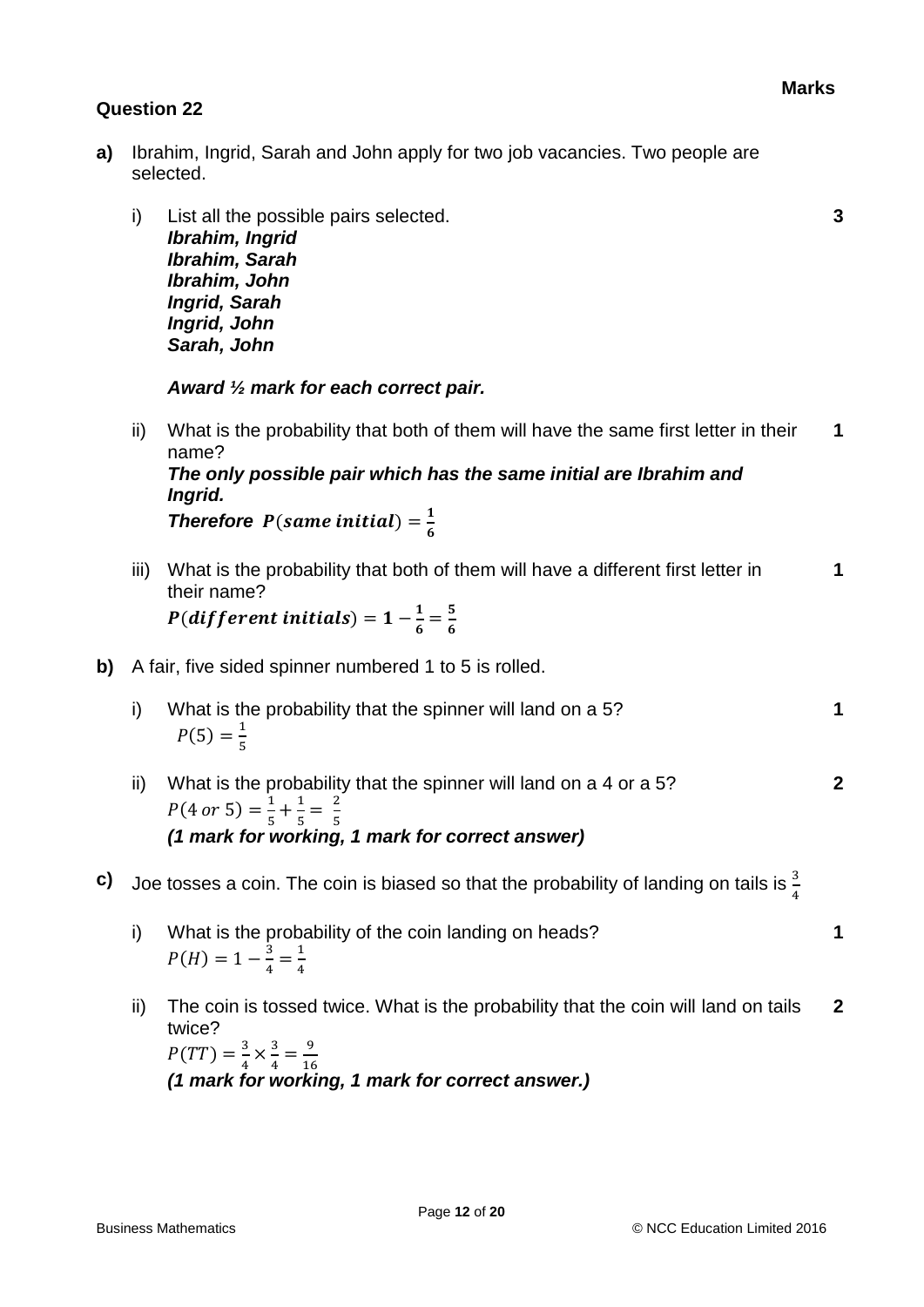**9**

**d)** A café records the number of customers over a two week period. The café is closed on a Sunday. The results are shown in the table below:

|              | Week 1 |    |    |    |     |     |    | Week 2 |    |    |    |     |
|--------------|--------|----|----|----|-----|-----|----|--------|----|----|----|-----|
| Da۱          | Μ      |    | W  |    |     | ບ   | M  |        | W  |    |    |     |
| Number<br>Οt | 85     | 81 | 76 | 98 | 112 | 123 | 86 | 78     | 70 | 90 | 99 | 113 |
| customers    |        |    |    |    |     |     |    |        |    |    |    |     |

Number of customers in a cafe each

Draw a time series graph for the data.



*Axis drawn correctly and labelled (2 marks). Points plotted correctly (6 marks) Deduct ½ mark for each error. Points joined by a straight line (1 mark)*

**Total 20 Marks**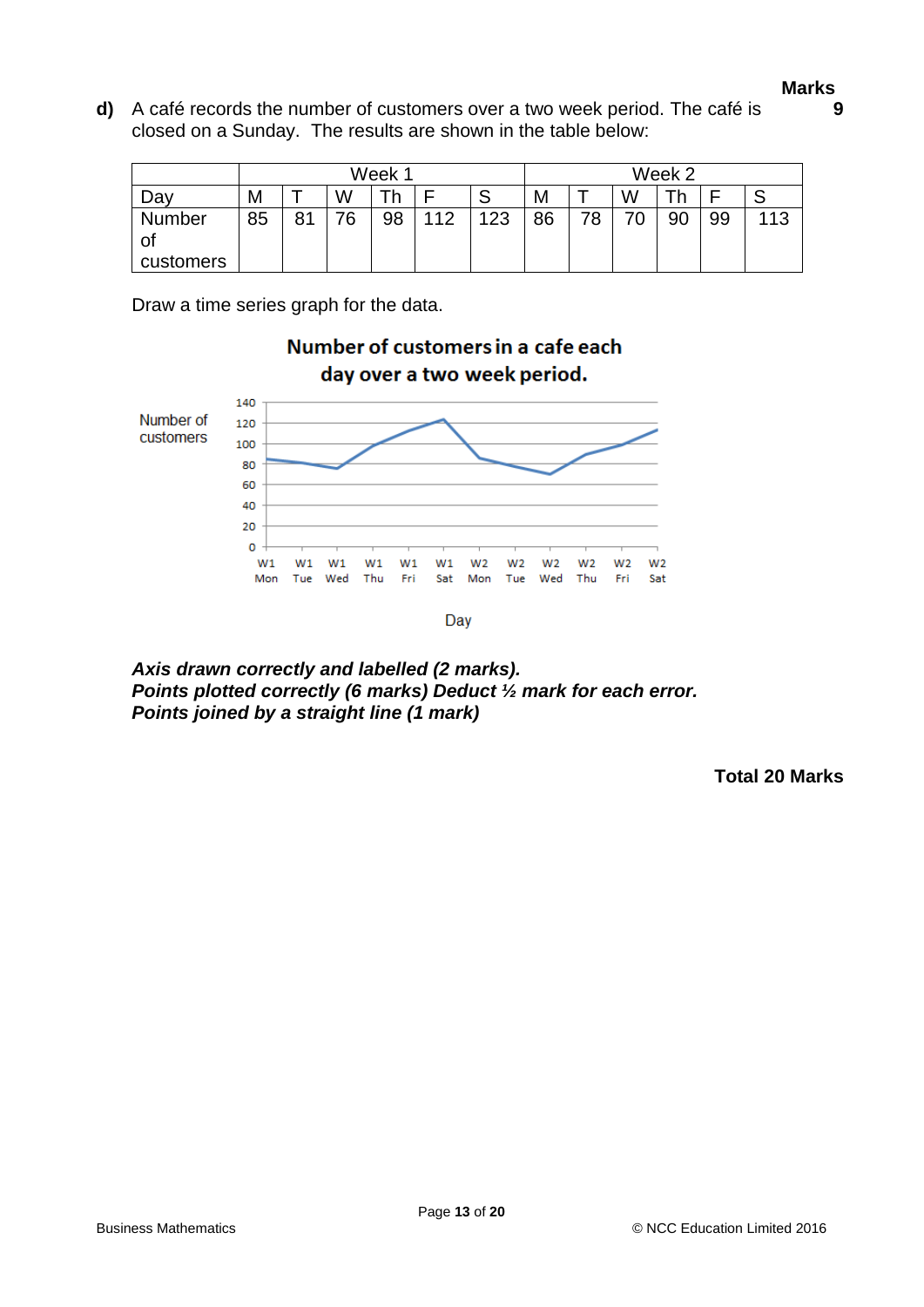- **a)** Consider the TWO (2) graphs  $y = 4x + 1$  and  $y = 6x \frac{1}{3}$ 2
	- i) Which of the TWO (2) graphs will be the steepest? **1**  $y = 6x - \frac{1}{2}$  $\mathbf{z}$
	- ii) Complete the following table of values for the graphs  $y = 4x + 1$  and  $y =$  $6x - \frac{1}{2}$ 2 **6**

|  | $\sim$ |  |  |
|--|--------|--|--|

|                        | -<br>$\overline{\phantom{0}}$ |  |     |  |
|------------------------|-------------------------------|--|-----|--|
| $y = 6x - \frac{1}{6}$ | 14.J                          |  | o.o |  |

| $y = 4x + 1$ | $-1$     | $-\circ$ |          |          |
|--------------|----------|----------|----------|----------|
|              | (1 mark) |          | (1 mark) | (1 mark) |

| ้ั∿      | c       |          |          |     |             |  |
|----------|---------|----------|----------|-----|-------------|--|
|          | $-12.5$ | $-6.5$   | $-0.5$   | 5.5 | 11.5        |  |
| $y = 6x$ |         | (1 mark) | (1 mark) |     | mark)<br>Ί. |  |

*(Total 6 marks)*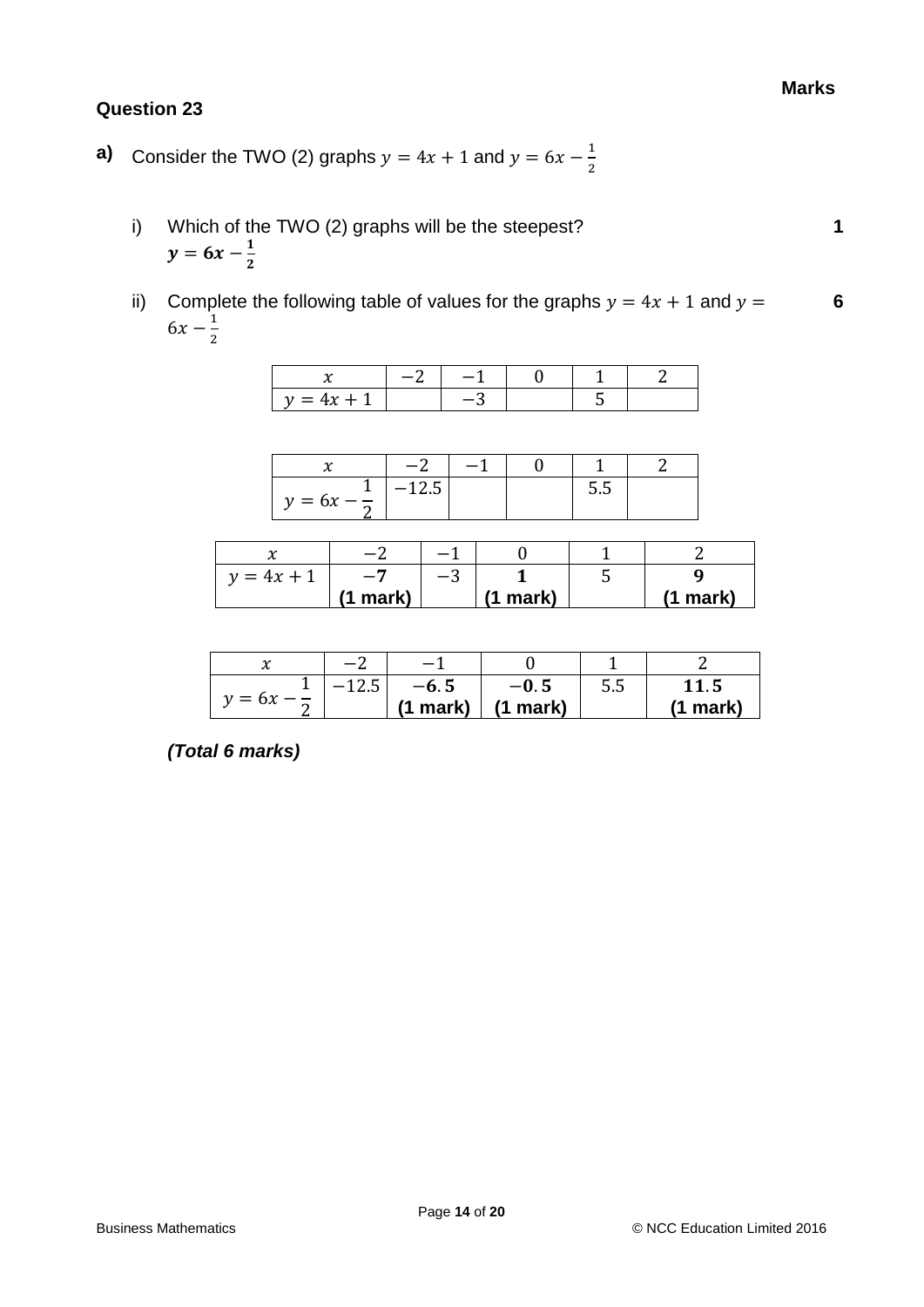iii) Draw accurate graphs for both equations and set of values above using the graph paper. **7**

Use the graphs to solve graphically the simultaneous equations  $y = 4x + 1$ and  $y = 6x - \frac{1}{3}$ 2



*Two linear graphs should be drawn. Axis drawn and labelled correctly (2 marks) For each graph award 1 mark for points correctly plotted and 1 mark for points joined with a straight line.*

*The point of intersection is*  $x = \frac{3}{4}$  $\frac{3}{4}$ ,  $y = 4$ *The solution is*  $x = \frac{3}{4}$  $\frac{3}{4}$ ,  $y = 4$  (1 mark)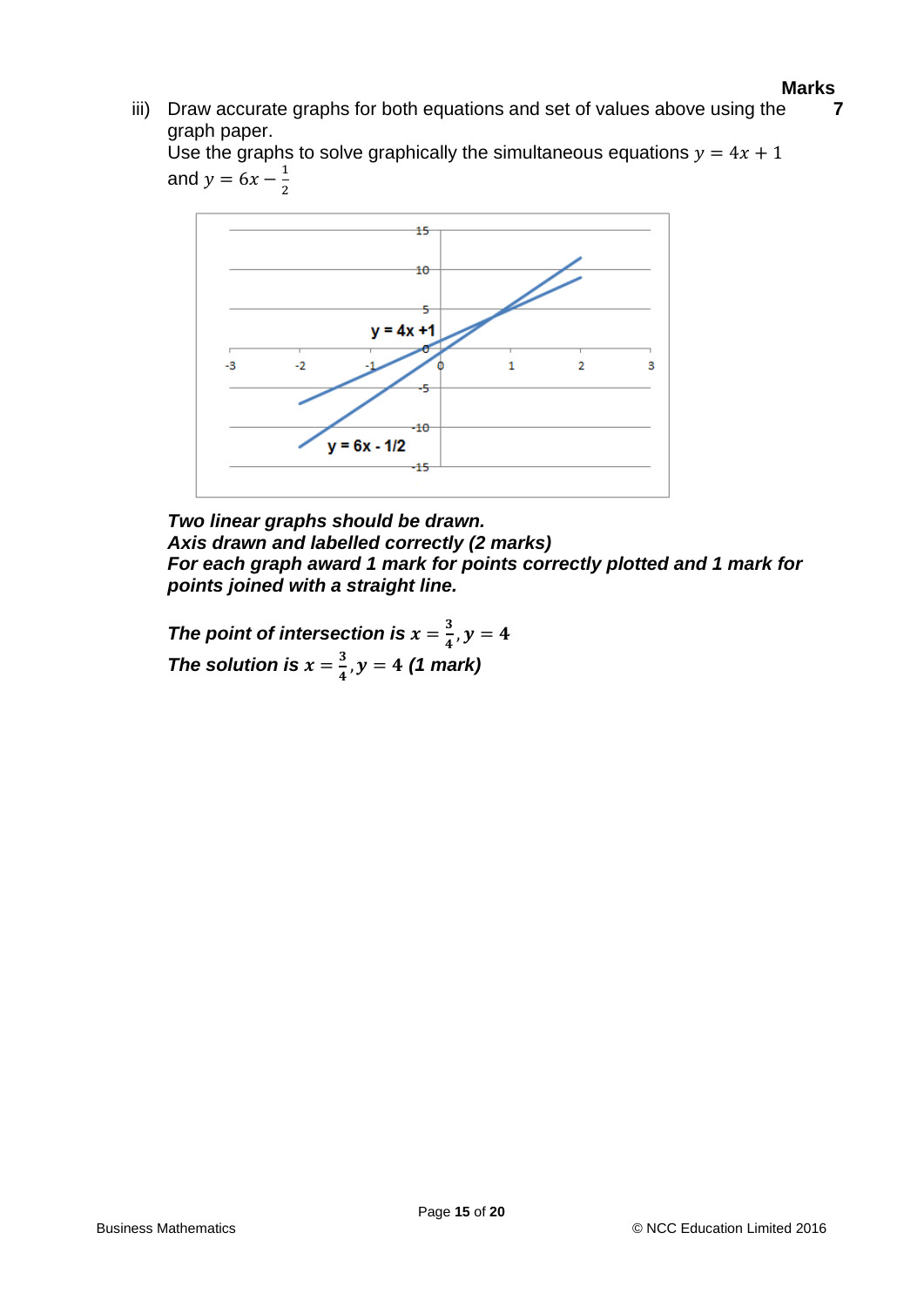- **b)** A box contains seven black pens and six green pens. Two pens are selected at random from the box without replacement.
	- i) Draw a tree diagram to show all the possible outcomes. **4** *Suggested tree diagram below where B denotes a black pen and G denotes a green pen.*



### *(3 marks for correct branches, 1 mark for correct outcomes)*

ii) Calculate the probability that both pens selected are green. **2**  $P(GG) = \frac{6}{17}$  $rac{6}{13} \times \frac{5}{12}$  $\frac{5}{12} = \frac{30}{156} = \frac{5}{26}$ 26

*(1 mark for working, 1 mark for correct answer simplified or not)*

**Total 20 Marks**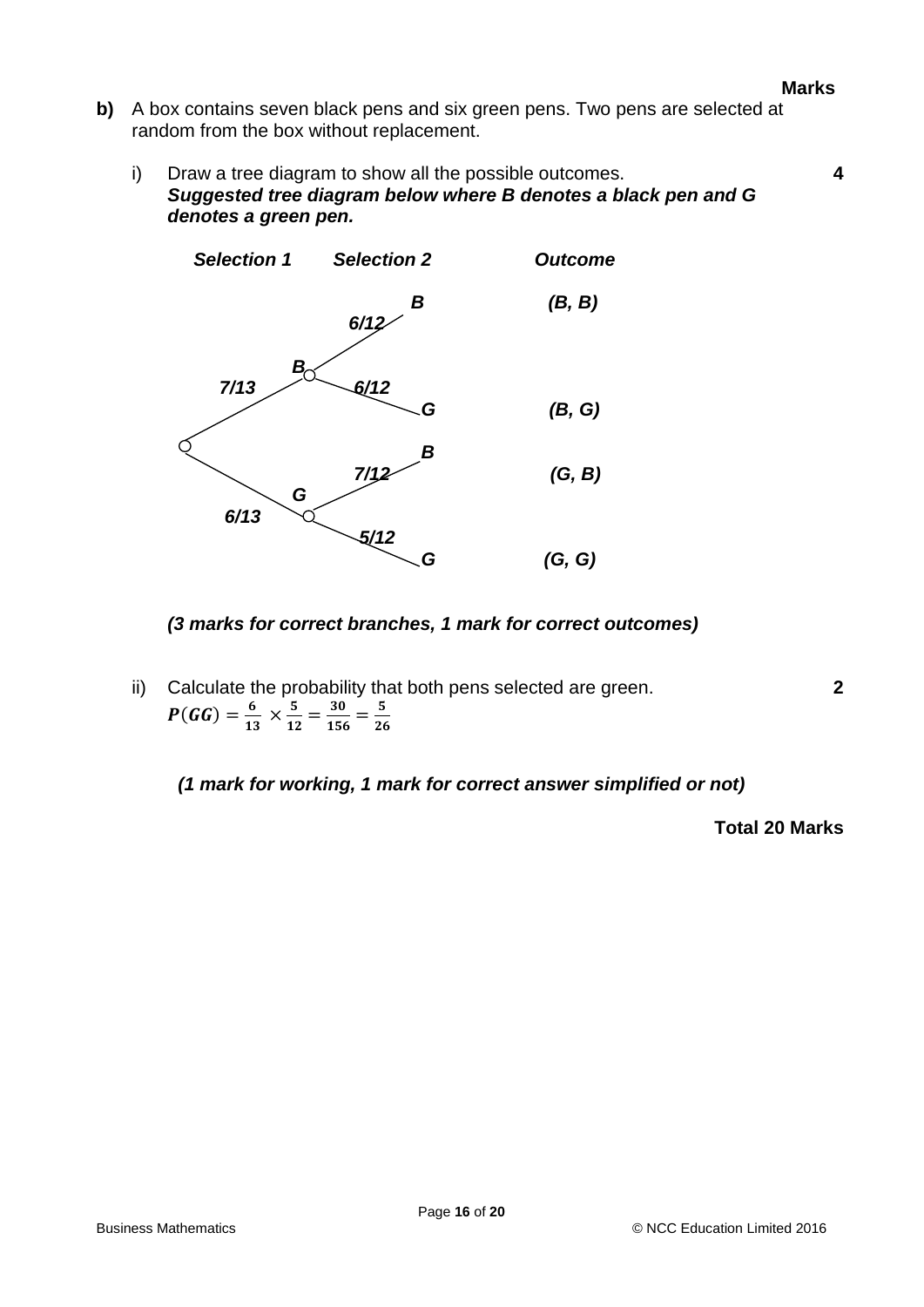**a)** The number of students absent from a college is recorded each day for two weeks (they do not have lessons on a Wednesday and Sunday). The results are shown in the table below.

|                                 | Week 1   |      |     |    | Week 2  |             |     |     |     |     |
|---------------------------------|----------|------|-----|----|---------|-------------|-----|-----|-----|-----|
| Day                             | Mon      | l ue | Thu |    | Fri Sat | Mon $\vert$ | Tue | Thu | Fri | Sat |
| Number<br>of absent<br>students | $\cdots$ | 20   | 18  | 23 | 27      | 30          | 21  | 16  | 24  | 29  |

- i) Outline why it is appropriate to calculate a five-point moving average for this data. **1** *The data has been calculated five-times a week.*
- ii) The value of the first five-point moving average is 24. Calculate the number of students absent on Monday of week 1.  **2**  $(x + 20 + 18 + 23 + 27) \div 5 = 24$ *So,*  $x = 32$ *(1 mark for working, 1 mark for correct answer.)*
- **b)** The height of a group of people is recorded and shown in the table below.

| 5  |
|----|
| 11 |
| 15 |
| 19 |
| 22 |
| 24 |
| 18 |
| 11 |
|    |

# i) Is this data quantitative or qualitative? **1** *Quantitative*

- ii) How many people's heights were recorded? **1** *125*
- iii) What is the modal class of the data? **1**  $145 ≤ h < 150$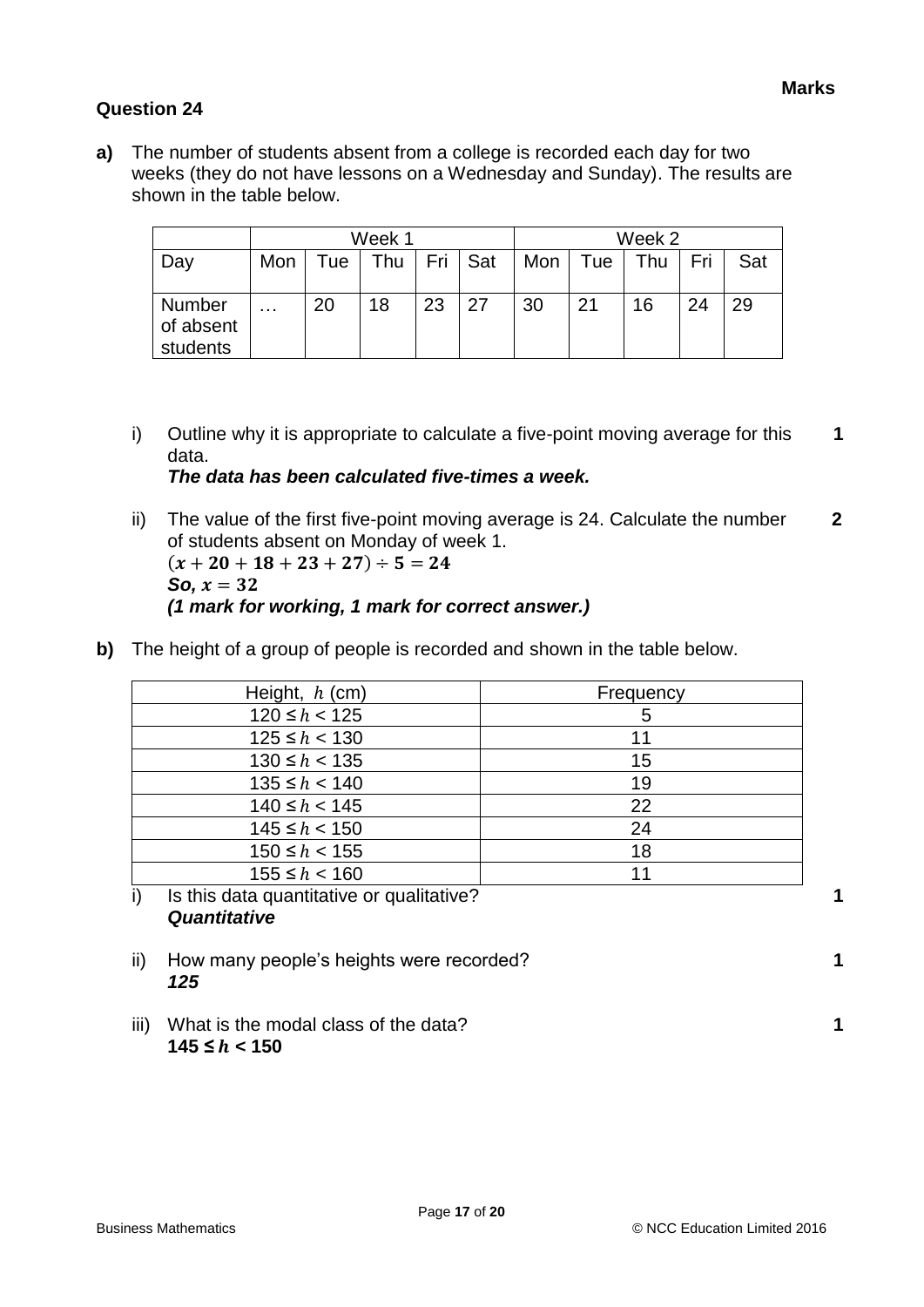iv) Calculate an estimate of the population mean for this data. Give your answer to 1 decimal place. **5**

| Height, h (cm)     | <b>Midpoint</b>  | <b>Frequency</b> | fm     |
|--------------------|------------------|------------------|--------|
|                    | $\boldsymbol{m}$ |                  |        |
| $120 \leq h < 125$ | 122.5            | 5                | 612.5  |
| $125 \leq h < 130$ | 127.5            | 11               | 1402.5 |
| $130 \le h < 135$  | 132.5            | 15               | 1987.5 |
| $135 \le h < 140$  | 137.5            | 19               | 2612.5 |
| $140 \le h < 145$  | 142.5            | 22               | 3135   |
| $145 \leq h < 150$ | 147.5            | 24               | 3540   |
| $150 \le h < 155$  | 152.5            | 18               | 2745   |
| $155 \le h < 160$  | 157.5            | 11               | 1732.5 |

*(1 mark for correct midpoint column, 1 mark for correct fm column. Deduct ½ mark for an error. Please be aware that candidates may use different symbols to denote midpoints etc but full credit should be given provided values and workings correct)*

 $\Sigma f = 125$ 

 $\sum fm = 17767.5$  (1 mark)

*Estimated mean:*  $\mu = \frac{\sum fm}{\sum f}$  $\frac{C fm}{\sum f} = \frac{17767.5}{125}$  (1 mark)

 $= 142.1$  (to 1 d.p) (1 mark)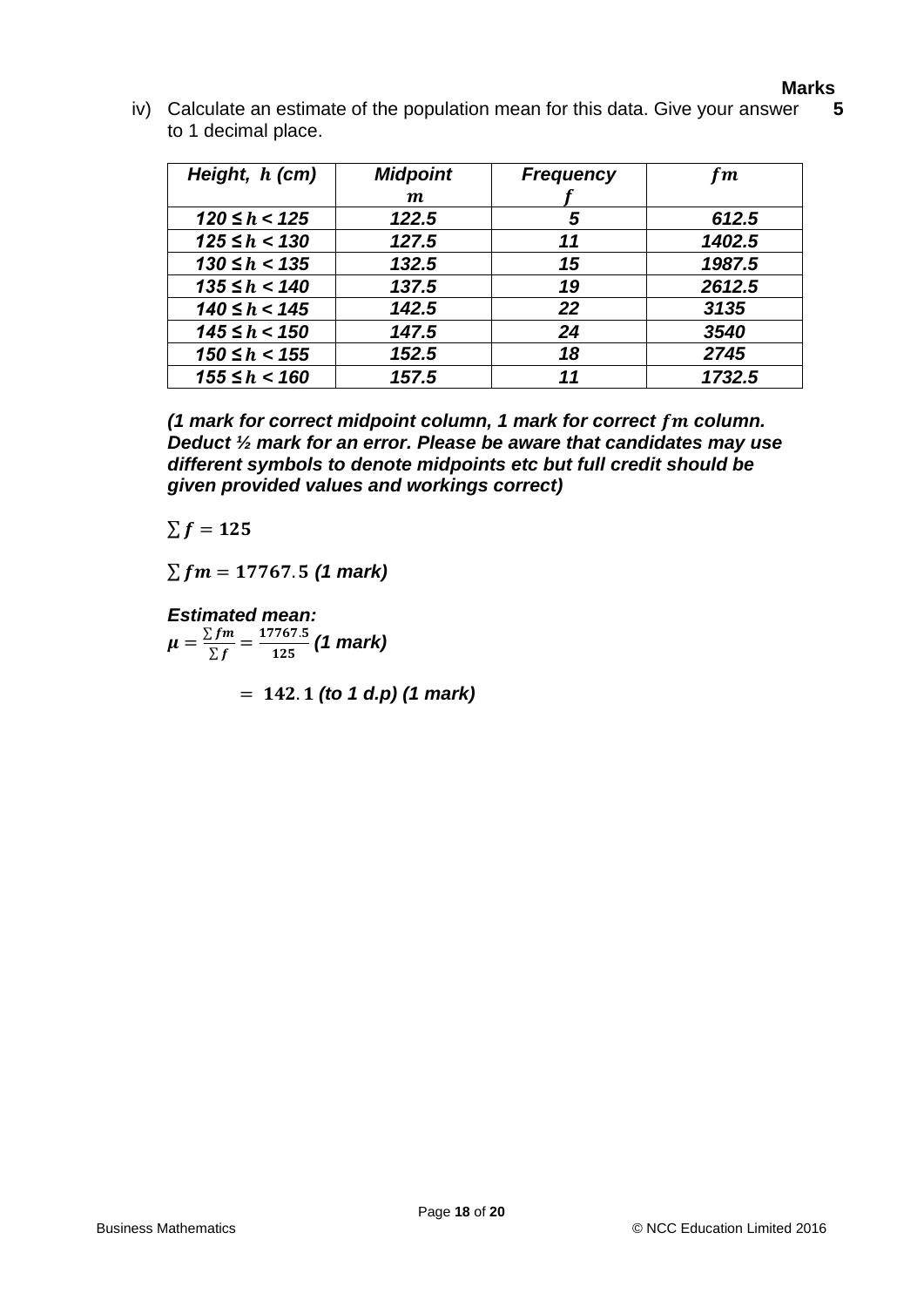v) Calculate an estimate of the population standard deviation for the data. Give your answer to 1 decimal place. **9**

| Height, h          | <b>Midpoint</b>  | m <sup>2</sup> | <b>Frequency</b> | $fm^2$    |
|--------------------|------------------|----------------|------------------|-----------|
| (cm)               | $\boldsymbol{m}$ |                |                  |           |
| $120 \leq h < 125$ | 122.5            | 15006.25       | 5                | 75031.25  |
| $125 \leq h < 130$ | 127.5            | 16256.25       | 11               | 178818.75 |
| $130 \le h < 135$  | 132.5            | 17556.25       | 15               | 263343.75 |
| $135 \le h < 140$  | 137.5            | 18906.25       | 19               | 359218.75 |
| $140 \le h < 145$  | 142.5            | 20306.25       | 22               | 446737.5  |
| $145 \leq h < 150$ | 147.5            | 21756.25       | 24               | 522150    |
| $150 \leq h < 155$ | 152.5            | 23256.25       | 18               | 418612.5  |
| $155 \leq h < 160$ | 157.5            | 24806.25       | 11               | 272868.75 |

2 marks for correct  $m^2$  column and 2 marks for correct  $fm^2$ *Deduct 1 mark per error.*

 $\Sigma fm^2 = 2536781.25$  (1 mark)  $\Sigma fm = 17767.5$  $\Sigma f = 125$ 

$$
\sigma = \sqrt{\frac{1}{(\sum f)} \left[ \sum fm^2 - \frac{(\sum fm)^2}{\sum f} \right]} = \sqrt{\frac{1}{125} \left[ 2536781.25 - \frac{(17767.5)^2}{125} \right]}
$$
  
=  $\sqrt{90.4704} = 9.5$  (to 1 d.p.)

*(3 marks for correct use of formula, substitution and workings. Please be aware candidates may use different forms of this equation and use different symbols. Full credit should be given for any valid formula and workings.1 mark for correct value.)*

**Total 20 Marks**

# **End of paper**